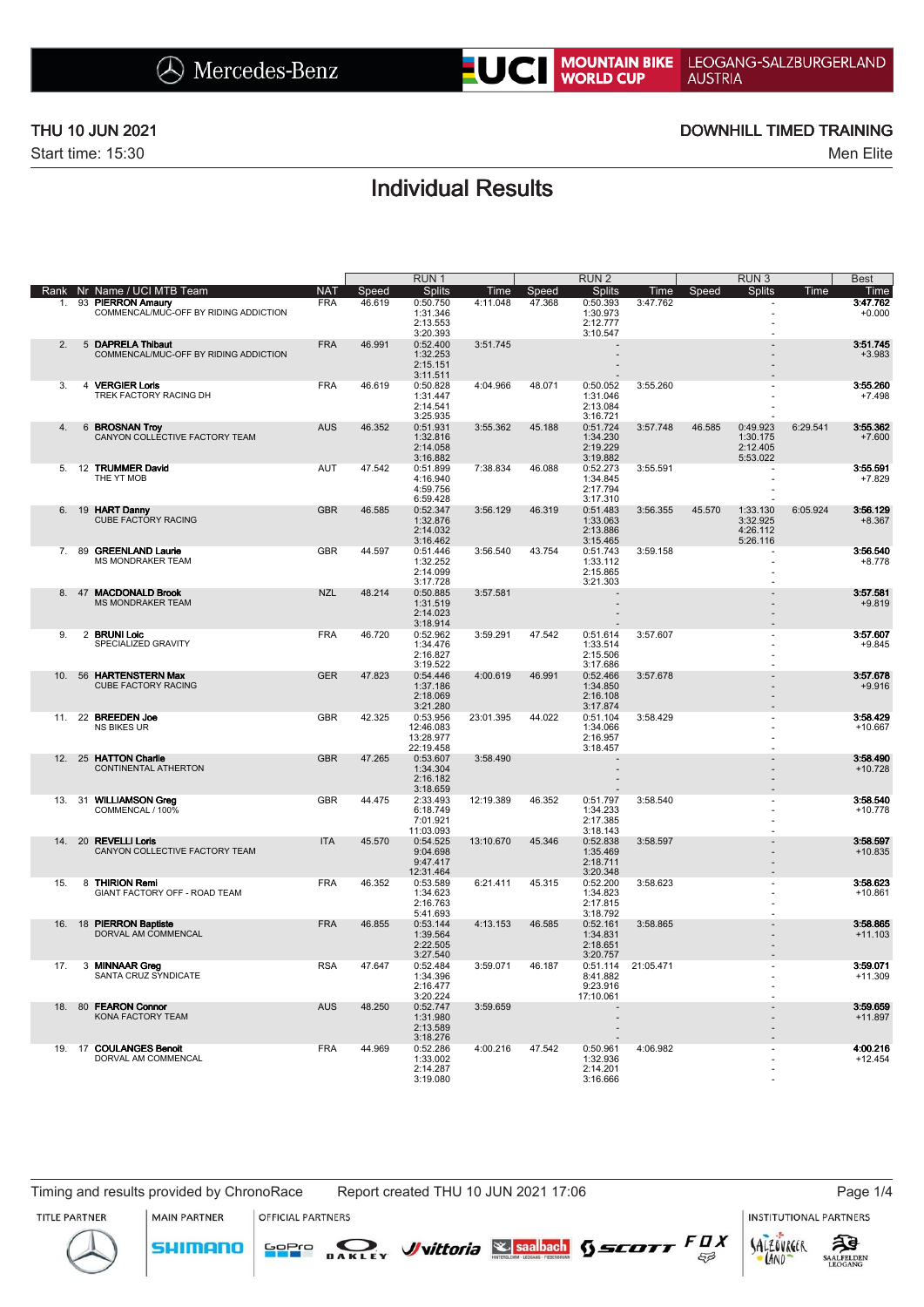# NOUNTAIN BIKE LEOGANG-SALZBURGERLAND

Start time: 15:30 Men Elite

 $\overline{\phantom{a}}$ 

### THU 10 JUN 2021 DOWNHILL TIMED TRAINING

## Individual Results

|      |                                                            |                 |        | RUN <sub>1</sub>                                |           |        | RUN <sub>2</sub>                                |           |        | RUN <sub>3</sub>                             |          | <b>Best</b>           |
|------|------------------------------------------------------------|-----------------|--------|-------------------------------------------------|-----------|--------|-------------------------------------------------|-----------|--------|----------------------------------------------|----------|-----------------------|
| Rank | Nr Name / UCI MTB Team                                     | NA <sub>1</sub> | Speed  | <b>Splits</b>                                   | Time      | Speed  | <b>Splits</b>                                   | Time      | Speed  | <b>Splits</b>                                | Time     | Time                  |
| 20.  | 37 LEVESQUE Dylan                                          | <b>FRA</b>      | 45.827 | 0:56.334<br>10:44.227<br>11:29.363<br>14:12.059 | 15:03.730 | 45.063 | 0:53.246<br>3:14.853<br>3:57.646<br>5:49.635    | 6:44.189  | 46.220 | 0:52.966<br>1:35.651<br>2:17.698<br>3:22.405 | 4:01.350 | 4:01.350<br>$+13.588$ |
|      | 21. 54 ATHERTON Gee<br>CONTINENTAL ATHERTON                | <b>GBR</b>      | 45.698 | 0:54.718<br>1:37.763<br>2:19.387<br>3:22.083    | 4:01.445  |        |                                                 |           |        |                                              |          | 4:01.445<br>+13.683   |
| 22.  | 51 MOLLOY Harry<br>MADISON SARACEN FACTORY TEAM            | <b>GBR</b>      | 44.938 | 0:55.322<br>1:37.297<br>2:19.847<br>8:38.852    | 9:22.484  | 44.969 | 0:52.345<br>1:34.096<br>2:15.944<br>3:21.510    | 4:01.639  |        |                                              |          | 4:01.639<br>$+13.877$ |
| 23.  | 30 WALLACE Mark<br>CANYON COLLECTIVE FACTORY TEAM          | CAN             | 47.265 | 0:55.003<br>1:37.141<br>2:19.801<br>3:24.403    | 4:01.957  | 46.585 | 0:53.256<br>1:36.805<br>2:19.422<br>3:39.653    | 4:19.468  | 47.127 | 0:53.909<br>1:36.040<br>2:19.035<br>3:23.153 | 4:02.027 | 4:01.957<br>$+14.195$ |
| 24.  | 52 WILSON Reece<br>TREK FACTORY RACING DH                  | <b>GBR</b>      | 44.690 | 0:53.207<br>1:34.834<br>2:17.341<br>3:23.615    | 4:02.075  |        | ä,                                              |           |        |                                              |          | 4:02.075<br>$+14.313$ |
| 25.  | 14 ATWILL Philip                                           | <b>GBR</b>      | 45.925 | 0:52.827<br>1:35.617<br>2:19.558<br>3:23.235    | 4:02.593  |        |                                                 |           |        |                                              |          | 4:02.593<br>$+14.831$ |
| 26.  | 15 NORTON Dakotah<br>THE YT MOB                            | <b>USA</b>      | 46.352 | 0:54.006<br>1:36.121<br>2:17.976<br>3:27.457    | 4:28.311  | 46.991 | 0:52.511<br>1:34.708<br>2:16.743<br>3:23.024    | 4:02.731  |        |                                              |          | 4:02.731<br>$+14.969$ |
|      | 27. 43 MASTERS Wyn<br><b>GT FACTORY RACING</b>             | <b>NZL</b>      | 40.755 | 0:55.565<br>8:46.766<br>9:59.973<br>11:33.583   | 12:22.895 | 44.720 | 0:54.048<br>2:31.659<br>3:17.913<br>4:18.327    | 4:57.721  | 45.698 | 0:53.851<br>1:38.142<br>2:20.755<br>3:24.638 | 4:02.973 | 4:02.973<br>$+15.211$ |
| 28.  | 27 HANNAH Michael<br><b>NS BIKES UR</b>                    | <b>AUS</b>      | 46.720 | 0:52.652<br>1:57.150<br>2:41.059<br>4:17.993    | 5:08.649  | 45.957 | 0:52.870<br>1:39.169<br>2:22.614<br>3:24.313    | 4:04.051  |        | ä,                                           |          | 4:04.051<br>$+16.289$ |
| 29.  | 67 SLACK Dan                                               | <b>GBR</b>      | 44.597 | 0:53.700<br>1:36.401<br>2:20.315<br>3:26.846    | 4:06.299  | 43.636 | 0:52.782<br>1:36.100<br>2:19.756<br>3:25.323    | 4:04.131  |        |                                              |          | 4:04.131<br>$+16.369$ |
| 30   | 85 HARRISON Charlie<br>TREK FACTORY RACING DH              | <b>USA</b>      | 45.063 | 0:53.731<br>1:40.288<br>2:23.490<br>3:25.534    | 4:05.326  |        | 0:53.881<br>18:59.746<br>19:42.047<br>21:13.758 |           |        |                                              |          | 4:05.326<br>$+17.564$ |
| 31.  | 48 LALY Thibault<br><b>MS MONDRAKER TEAM</b>               | <b>FRA</b>      | 44.232 | 0:54.216<br>1:38.210<br>2:20.202<br>3:23.819    | 4:05.495  | 41.996 | 0:52.536<br>1:50.932<br>2:43.041<br>9:09.858    | 10:16.596 |        |                                              |          | 4:05.495<br>$+17.733$ |
| 32.  | 40 RUFFIN Thibaut<br>COMMENCAL/MUC-OFF BY RIDING ADDICTION | <b>FRA</b>      | 45.570 | 0:52.746<br>1:35.790<br>2:18.962<br>3:24.868    | 4:06.098  |        | ä,                                              |           |        |                                              |          | 4:06.098<br>$+18.336$ |
|      | 33. 34 READING Jack                                        | <b>GBR</b>      | 45.346 | 0:53.641<br>1:35.717<br>2:18.936<br>3:29.030    | 4:07.502  |        | 0:52.316<br>11:03.775                           |           |        |                                              |          | 4:07.502<br>$+19.740$ |
| 34.  | 50 VERNON Taylor                                           | <b>GBR</b>      | 45.315 | 0:55.473<br>1:39.857<br>2:23.072<br>3:27.400    | 4:08.216  | 44.969 | 0:53.499<br>1:35.684<br>2:18.414<br>20:08.563   | 21:58.207 |        |                                              |          | 4:08.216<br>$+20.454$ |
| 35.  | 42 ZWAR Oliver<br>THE UNION                                | <b>SWE</b>      | 44.353 | 0:55.269<br>1:39.373<br>2:23.275<br>3:29.283    | 4:09.450  |        |                                                 |           |        |                                              |          | 4:09.450<br>$+21.688$ |
| 36   | 84 WILLIAMSON Luke<br>555 GRAVITY RACING                   | <b>GBR</b>      | 45.827 | 0:52.405<br>1:36.508<br>2:19.531<br>4:47.075    | 5:33.273  | 45.094 | 0:52.124<br>1:36.243<br>2:19.469<br>3:29.832    | 4:11.183  |        | 2:29.299<br>8:14.676<br>9:23.090             |          | 4:11.183<br>$+23.421$ |
| 37.  | 45 PIERRON Antoine<br><b>COMMENCAL NOBL</b>                | <b>FRA</b>      | 44.969 | 0:55.308<br>1:47.349<br>2:31.923<br>6:13.162    | 6:53.227  | 45.442 | 0:53.571<br>1:38.541<br>2:21.615<br>3:33.186    | 4:12.283  |        |                                              |          | 4:12.283<br>$+24.521$ |
| 38.  | 36 SEHNAL Stanislav                                        | CZE             | 47.127 | 0:59.836<br>4:09.408<br>4:53.474<br>15:00.791   | 15:55.470 | 48.071 | 0:53.417<br>1:36.712<br>2:18.262<br>3:30.751    | 4:12.492  |        |                                              |          | 4:12.492<br>$+24.730$ |

MAIN PARTNER

**SHIMANO** 

**OFFICIAL PARTNERS** 

<mark>GoPr</mark>o

**SAKLEY Vittoria** Ssaalbach **SSEDTT** FUX

TITLE PARTNER



 $53$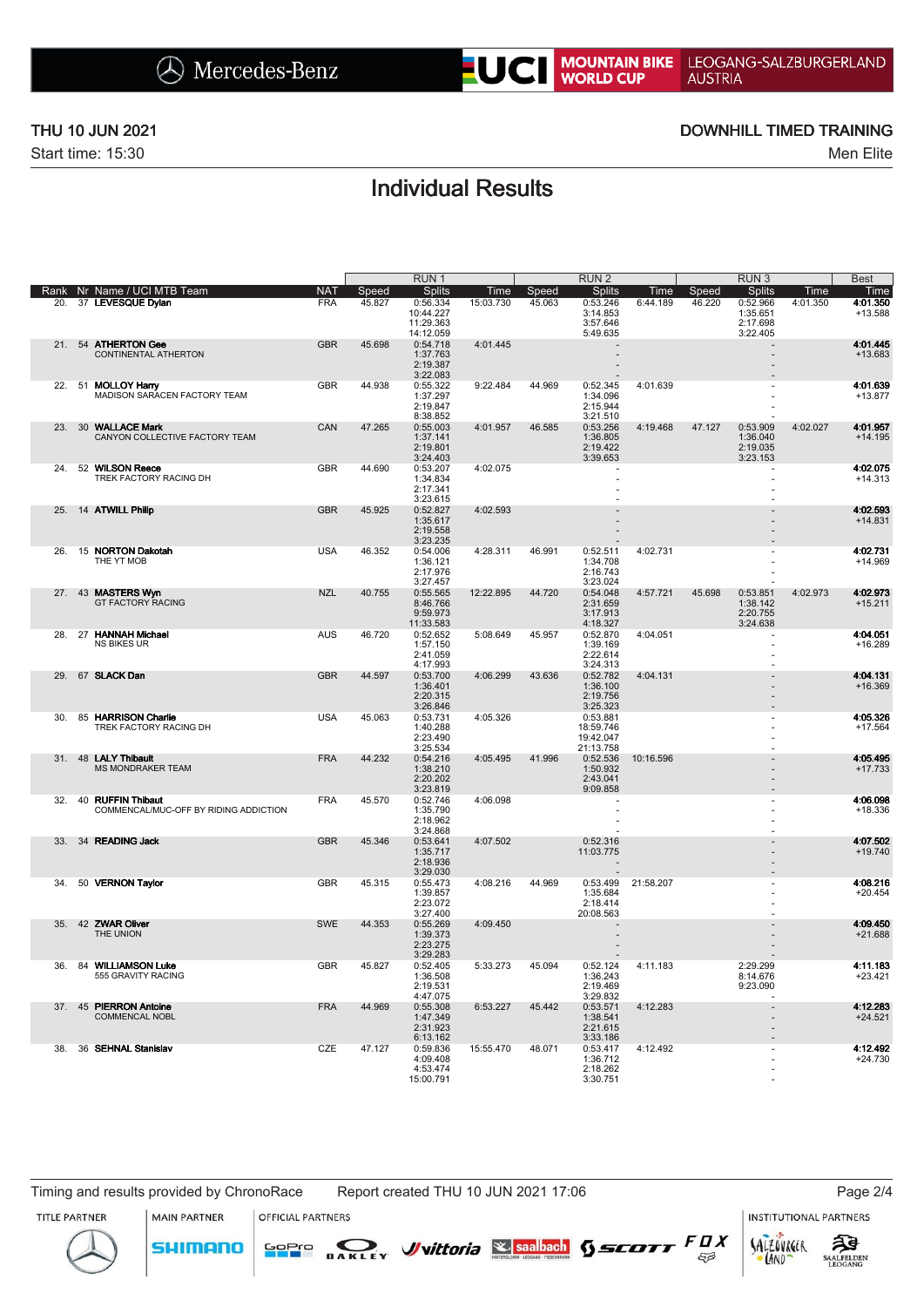# NOUNTAIN BIKE LEOGANG-SALZBURGERLAND

Start time: 15:30 Men Elite

 $\overline{\phantom{a}}$ 

### THU 10 JUN 2021 DOWNHILL TIMED TRAINING

## Individual Results

|      |              |                                                              |            |        | RUN <sub>1</sub>                             |           |        | RUN <sub>2</sub>                                |             |        | RUN <sub>3</sub>                              |           | <b>Best</b>              |
|------|--------------|--------------------------------------------------------------|------------|--------|----------------------------------------------|-----------|--------|-------------------------------------------------|-------------|--------|-----------------------------------------------|-----------|--------------------------|
| Rank |              | Nr Name / UCI MTB Team                                       | <b>NAT</b> | Speed  | <b>Splits</b>                                | Time      | Speed  | <b>Splits</b>                                   | <u>Time</u> | Speed  | <b>Splits</b>                                 | Time      | Time                     |
| 39.  | 46           | <b>CABIROU Rudy</b><br>THE BRIGADE / SR SUNTOUR              | <b>FRA</b> | 48.394 | 0:55.545<br>1:40.097<br>2:22.199             | 4:14.253  |        |                                                 |             |        |                                               |           | 4:14.253<br>$+26.491$    |
| 40.  |              | 41 ZWAR KVIST Benjamin                                       | <b>SWE</b> | 45.220 | 3:32.890<br>0:56.092                         | 4:15.258  |        |                                                 |             |        |                                               |           | 4:15.258                 |
|      |              | THE UNION                                                    |            |        | 1:40.629<br>2:23.973<br>3:32.664             |           |        |                                                 |             |        |                                               |           | $+27.496$                |
| 41.  |              | 29 MULALLY Neko                                              | <b>USA</b> | 48.071 | 0:54.833                                     | 4:16.693  |        |                                                 |             |        |                                               |           | 4:16.693                 |
|      |              | <b>INTENSE FACTORY RACING</b>                                |            |        | 1:38.584<br>2:19.838<br>3:34.186             |           |        |                                                 |             |        |                                               |           | $+28.931$                |
| 42.  |              | 53 MAURER Simon<br><b>ASSAULT RACING</b>                     | <b>GER</b> | 45.827 | 0:56.218<br>1:39.938<br>2:23.039<br>3:35.567 | 4:20.840  | 42.660 | 1:08.082<br>3:13.306<br>3:59.919<br>6:17.310    | 7:34.415    |        |                                               |           | 4:20.840<br>+33.078      |
| 43   |              | 44 MASTERS Edward<br>PIVOT FACTORY RACING                    | <b>NZL</b> | 45.188 | 0:53.685<br>1:35.515<br>2:17.702<br>3:35.429 | 4:25.096  | 43.316 | 2:29.701<br>3:58.273<br>5:56.472<br>7:38.585    | 8:26.335    |        |                                               |           | 4:25.096<br>$+37.334$    |
| 44.  |              | 99 GARCIN Johan                                              | <b>FRA</b> | 44.969 | 0:56.036<br>1:38.424<br>2:21.049<br>3:49.889 | 4:30.260  | 43.200 | 0:54.046<br>14:23.126<br>15:08.926<br>29:31.364 | 30:27.762   | 45.442 | 0:54.619<br>1:47.953<br>2:32.355<br>13:04.695 | 14:14.796 | 4:30.260<br>$+42.498$    |
| 45.  |              | 9 GWIN Aaron<br><b>INTENSE FACTORY RACING</b>                | <b>USA</b> | 46.991 | 0:53.201<br>1:35.512<br>2:17.437<br>3:23.820 | 4:34.949  |        | ÷.<br>$\overline{a}$                            |             |        | $\overline{a}$                                |           | 4:34.949<br>$+47.187$    |
| 46.  |              | 24 KERR Bernard<br>PIVOT FACTORY RACING                      | <b>GBR</b> | 46.452 | 0:52.937<br>1:34.341<br>2:16.192<br>4:02.810 | 4:42.168  |        |                                                 |             |        |                                               |           | 4:42.168<br>$+54.406$    |
|      |              | 47. 21 KOLB Andreas<br>CONTINENTAL ATHERTON                  | AUT        | 47.265 | 0:53.056<br>1:38.362<br>2:21.479<br>4:03.155 | 4:42.838  | 47.823 | 0:51.535<br>1:32.896<br>2:14.599<br>5:02.021    | 6:23.200    |        |                                               |           | 4:42.838<br>$+55.076$    |
| 48.  |              | 58 KRAL Antonin                                              | CZE        | 44.353 | 0:58.826<br>1:51.937<br>2:37.109<br>4:14.566 | 4:57.339  | 44.232 | 0:56.886<br>1:45.357<br>2:30.384<br>3:38.302    | 4:55.274    | 37.609 | 0:59.533<br>2:12.828<br>3:08.698<br>4:55.824  | 6:08.659  | 4:55.274<br>$+1:07.512$  |
| 49   |              | 10 SHAW Luca<br>SANTA CRUZ SYNDICATE                         | <b>USA</b> | 46.485 | 0:52.567<br>1:34.397<br>2:16.170<br>4:14.955 | 4:57.857  |        |                                                 |             |        |                                               |           | 4:57.857<br>$+1:10.095$  |
| 50.  |              | 79 SILVA Dante                                               | <b>USA</b> | 46.352 | 0:55.775<br>1:39.816<br>2:22.280<br>4:30.530 | 5:12.084  |        |                                                 |             |        |                                               |           | 5:12.084<br>$+1:24.322$  |
| 51.  | $\mathbf{1}$ | <b>WALKER Matt</b><br>MADISON SARACEN FACTORY TEAM           | <b>GBR</b> | 47.368 | 0:50.301<br>1:30.560<br>2:11.782<br>4:55.896 | 5:34.220  | 48.071 | 0:50.075<br>1:29.358<br>2:10.881<br>5:41.811    | 6:19.479    |        |                                               |           | 5:34.220<br>$+1:46.458$  |
| 52.  | 57           | <b>GUTIERREZ VILLEGAS Rafael</b><br>THE BRIGADE / SR SUNTOUR | COL        | 45.094 | 0:54.339<br>1:39.259<br>2:24.271<br>4:51.990 | 5:44.735  |        |                                                 |             |        |                                               |           | 5:44.735<br>$+1:56.973$  |
| 53.  |              | 13 ILES Finn<br>SPECIALIZED GRAVITY                          | CAN        | 47.929 | 0:51.708<br>3:49.890<br>4:31.186<br>5:29.636 | 6:07.635  | 47.265 | 0:51.460<br>1:31.888<br>2:14.181<br>5:53.556    | 6:41.094    |        |                                               |           | 6:07.635<br>$+2:19.873$  |
| 54.  |              | 26 ZABJEK Jure<br><b>UNIOR - SINTER</b>                      | <b>SLO</b> | 46.088 | 0:51.755<br>1:34.030<br>2:16.952<br>6:21.850 | 7:01.143  |        |                                                 |             |        |                                               |           | 7:01.143<br>$+3:13.381$  |
| 55.  |              | 39 A'HERN Kye<br>CANYON COLLECTIVE FACTORY TEAM              | <b>AUS</b> | 46.855 | 0:56.929<br>4:06.115<br>4:48.915<br>9:28.380 | 10:07.212 | 46.220 | 0:54.799<br>3:44.133<br>4:25.722<br>8:01.898    | 8:40.655    | 46.220 | 0:54.376<br>1:41.495<br>2:26.026<br>5:35.378  | 7:08.404  | 7:08.404<br>+3:20.642    |
| 56.  | 11           | <b>EDMONDSON Jamie</b><br>ROCKSHOX TREK RACE TEAM            | <b>GBR</b> | 45.220 | 0:51.551<br>1:33.412<br>2:16.166<br>6:03.275 | 11:15.259 | 46.855 | 0:51.362<br>1:33.563<br>2:18.981<br>9:20.466    | 10:09.395   |        | $\overline{a}$                                |           | 10:09.395<br>$+6:21.633$ |
| 57.  |              | 7 SUAREZ ALONSO Angel<br>COMMENCAL 21                        | <b>ESP</b> | 44.969 | 0:53.352<br>1:35.119<br>2:17.029<br>9:39.795 | 10:38.091 |        |                                                 |             |        |                                               |           | 10:38.091<br>+6:50.329   |

MAIN PARTNER

**SHIMANO** 

**OFFICIAL PARTNERS** 

<mark>GoPr</mark>o

ट्रीडे

**SAALFELDEN** 

SALZOVREER

LAND

TITLE PARTNER